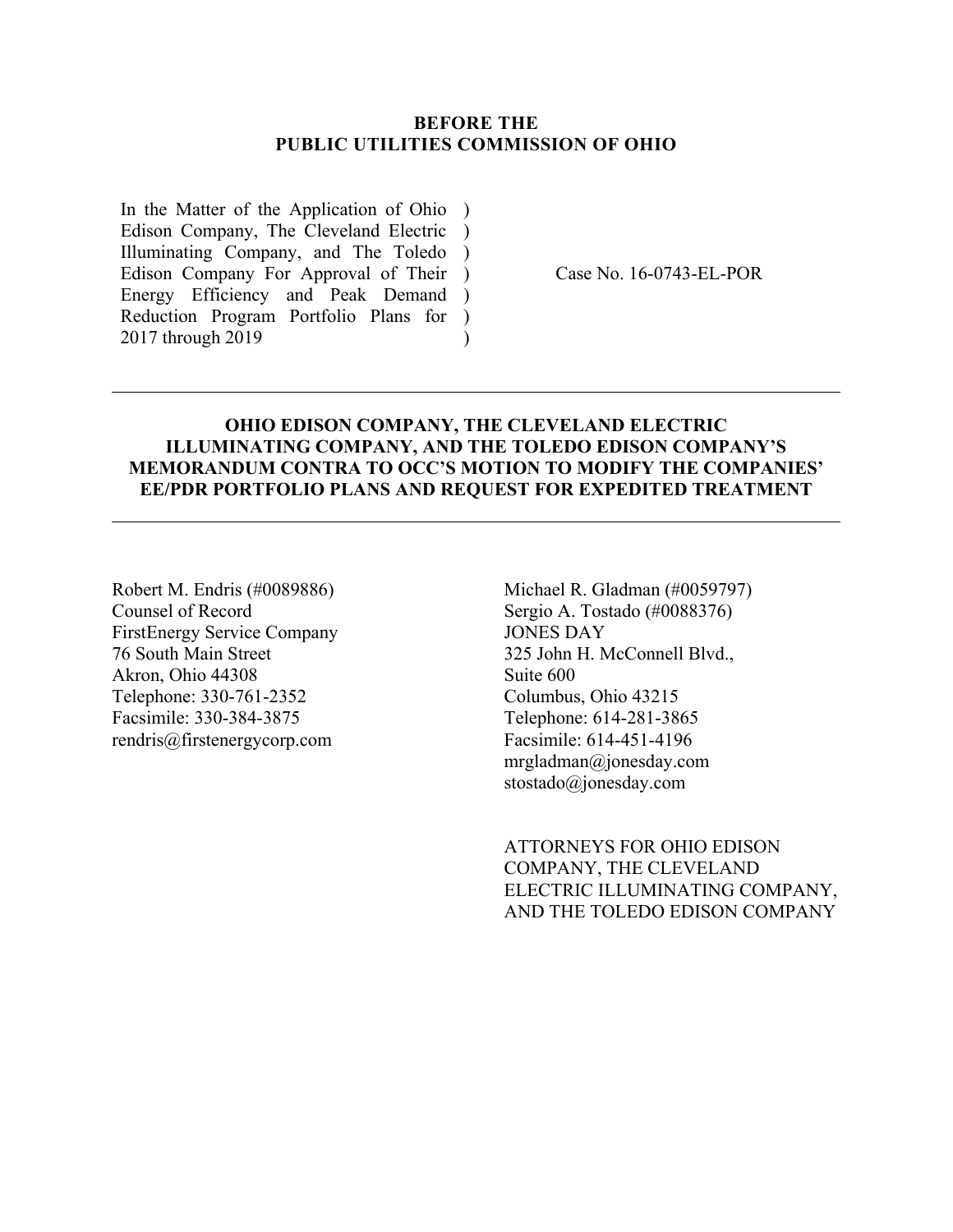#### **I. INTRODUCTION**

OCC's Motion requests that the Commission, in extending the Companies' energy efficiency and peak demand reduction ("EE/PDR") plans through 2020 pursuant to Am. Sub. H. B. 6 ("HB 6"), should modify the EE/PDR plans to eliminate the opportunity for shared savings for calendar year 2020. OCC's Motion, however, is based on the incorrect premise that the Companies' eligibility for shared savings arises from their EE/PDR plans. To the contrary, the Companies' eligibility for shared savings actually arose and was authorized by the Commission's approval of the Companies' fourth electric security plan ("ESP IV").<sup>1</sup> HB 6 does not authorize the Commission to modify this provision of ESP IV. Further, OCC's assertion that shared savings is nothing more than "utility profits," with "no direct benefits to customers,"<sup>2</sup> is contradicted by the record evidence in this case. The record shows that shared savings creates a win-win situation for utilities and their customers, as customers retain the vast majority of the net benefits created by successful energy efficiency programs. Thus, the Commission should deny OCC's motion.

# **II. ARGUMENT**

# **A. The Commission Approved The Companies' Eligibility for Shared Savings in ESP IV.**

OCC's Motion to modify the Companies' EE/PDR Portfolio Plans for 2020 requests that the Commission eliminate the Companies' shared savings provision previously approved and adopted by the Commission. OCC argues that HB 6 allows the Commission to modify the Companies' EE/PDR Plans for  $2020$ .<sup>3</sup> However, the Companies' eligibility for shared savings does not arise from the Companies' EE/PDR Plans. Rather, the source of the Companies' eligibility for shared savings is the Commission's approval of the Companies' Stipulated ESP IV,

<sup>&</sup>lt;u>1</u> <sup>1</sup> Case No. 14-1297-EL-SSO.

<sup>2</sup> OCC Motion. at 2.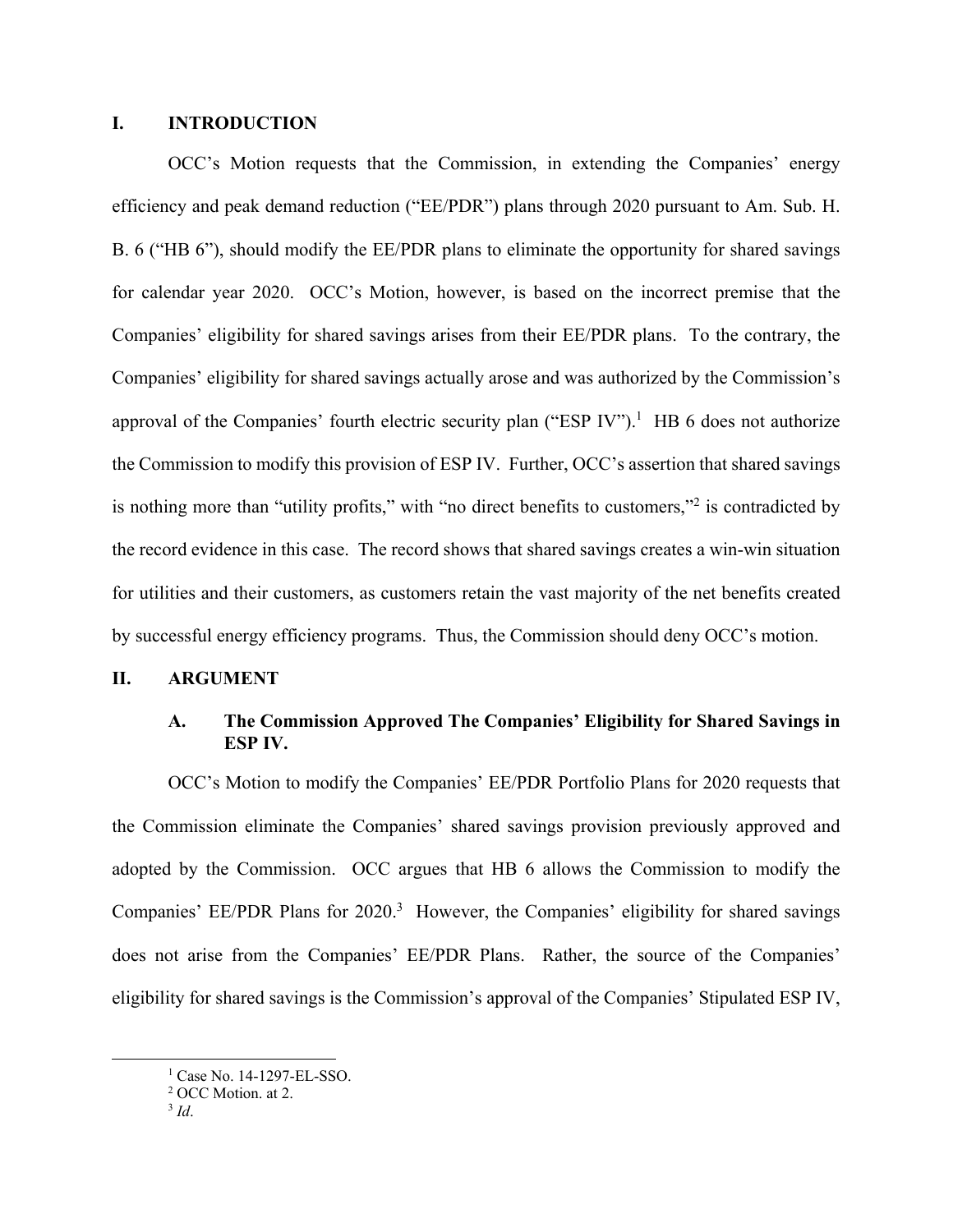which provides in no uncertain terms that the Companies' cost-effective EE programs shall be eligible for shared savings:

> All costs incurred, including dedicated energy efficiency/demand response internal labor, for such programs shall be recovered through Rider DSE. Cost effective energy efficiency programs shall be eligible for shared savings. The after-tax annual shared savings cap shall be increased from \$10 million to \$25 million and shall continue to be recovered in Rider DSE.<sup>4</sup>

The Commission approved this provision in ESP IV.<sup>5</sup> While HB 6 may provide authority to modify provisions of an extended EE/PDR plan, it provides no authority to modify this provision of the Companies' Stipulated ESP IV.

OCC further incorrectly claims that "shared savings" is nothing more than "utility profits," which "goes straight to shareholders, with no direct benefits to customers."<sup>6</sup> OCC's assertion that customers see "no direct benefits" could not be further from the truth. As the record in this case established, this Commission-approved design means that "[t]he clear majority (no less than 87%) of the calculated benefits produced through cost effective management and delivery of energy efficiency programs *accrue to the Companies' customers*.<sup>"7</sup> Moreover, the shared savings calculation excludes any programs that are not cost-effective, as well as savings under the Customer Action Program, the historic Mercantile Customer Program, Energy Special Improvement District projects, and the Companies' T&D Upgrades Program.<sup>8</sup> The Commission has found on several occasions that shared savings benefits customers, most recently in approving the shared savings mechanism in the Companies' current EE/PDR plans. During a five-day evidentiary hearing of that case, OCC thoroughly litigated the issue, raising the same arguments

 $\overline{4}$  Case No. 14-1297-EL-SSO, Third Supplemental Stipulation and Recommendation, Section V.E.3.d (Dec. 1, 2015) (emphasis added).

<sup>5</sup> Case No. 14-1297-EL-SSO, Opinion and Order at 121 (Mar. 31, 2016).

<sup>6</sup> OCC Mot. at 2.

<sup>&</sup>lt;sup>7</sup> Demiray Rebuttal Testimony at 3 (emphasis added).

<sup>8</sup> Case No. 16-743-EL-POR, Stipulation and Recommendation, Ex. B at Section 7.1, pp. 105-107.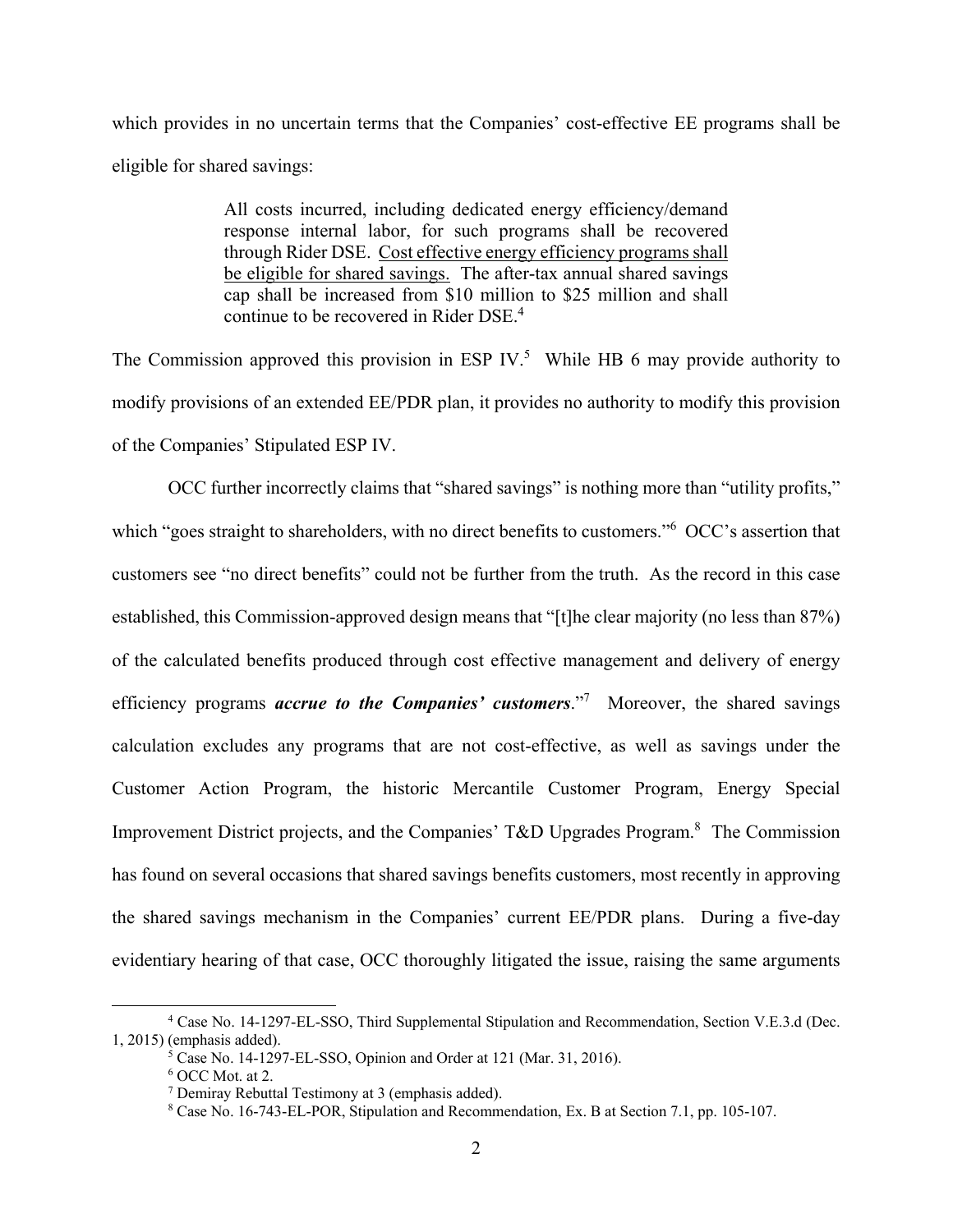and even introducing expert testimony, but the Commission was not persuaded. OCC's latest unfounded assertion that shared savings do not benefit customers should again be rejected.

Indeed, shared savings create a win-win situation for all involved, as participating customers enjoy lower electric bills, all customers benefit from the reduction to the costs of providing electric services, and the utility is permitted to retain a small portion of the net benefits. A successful shared savings provision thus encourages a utility to strive to exceed its statutorily mandated energy efficiency goals and maximize the net benefits created for customers. That is precisely why the Commission encouraged the Companies to develop a shared savings incentive mechanism in 2011, holding that "incentive mechanisms, including shared savings, are an effective means of aligning the utilities' and consumers' interests in implementing energy efficiency programs."<sup>9</sup>

The shared savings mechanism consistently approved by the Commission incents the Companies to strive to minimize costs and maximize customer benefit through the delivery of costeffective energy efficiency programs. Moreover, the Companies' shared savings mechanism is materially consistent with the mechanisms for other Ohio utilities, which have also been approved by the Commission and will continue through  $2020$ ,<sup>10</sup> as well as with the mechanism approved by the Commission for the Companies' previous EE/PDR portfolio plans.<sup>11</sup>

### **B. OCC Ignores the Companies' Obligation to Continue Running Energy Efficiency Programs Through 2020.**

OCC argues that Ohio's EE mandates "will soon end," meaning that "shared savings profits

 $\frac{1}{9}$ Case No. 09-1947-EL-POR, Opinion and Order at 15 (Mar. 23, 2011).

<sup>10</sup> *See, e.g.*, *In the Matter of the Application of the Ohio Power Company for Approval of its [EE & PDR] Program Portfolio Plan for 2017 through 2020*, Case No. 16-0574-EL-POR, Opinion and Order (Jan. 18, 2017). Notably, OCC has also challenged Duke Energy Ohio's recovery of shared savings, but has not challenged Ohio Power Company nor Dayton Power and Light Company shared savings recovery. 11 Case No. 12-2190-EL-POR, Opinion and Order at 16 (Mar. 20, 2013).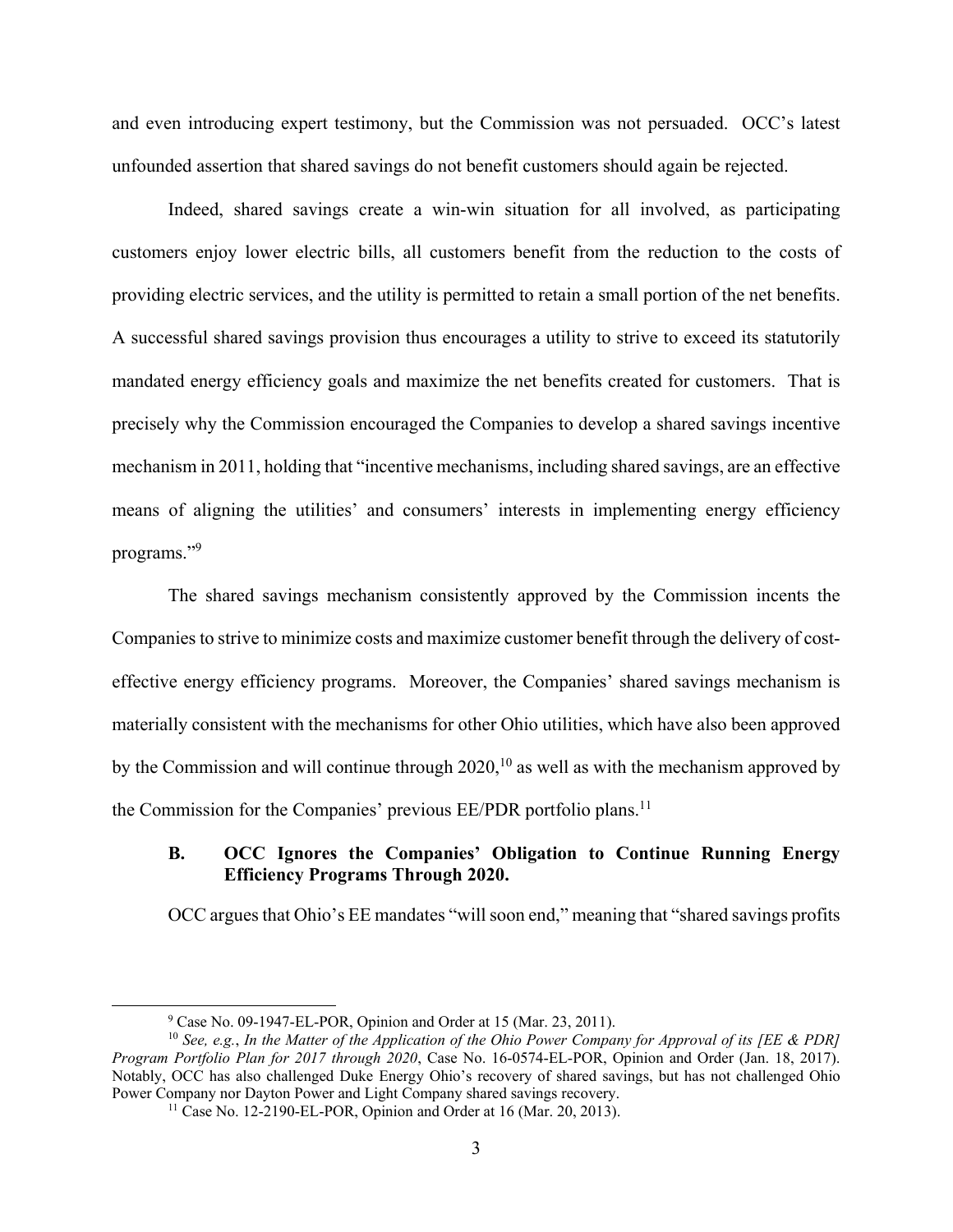should also end."<sup>12</sup> HB 6, however, does not terminate the mandate for 2020. The Companies remain statutorily obligated to comply with the provisions of R.C.  $4928.66(A)(1)(a)-(b)$ , which require the achievement of certain benchmarks for calendar year 2020. Thus, OCC's argument that shared savings should end because the energy efficiency mandates "will soon end" fails.

# **C. No Justification Exists For Expedited Treatment Of OCC's Motion.**

OCC asks for expedited treatment of its Motion, which it filed on December 9, 2019, so that the Commission can rule on the Motion at its December 18, 2019 meeting.<sup>13</sup> While the Companies do not oppose treatment of the motion under O.A.C. 4901-1-12(C), there is no excuse for OCC's delayed action until one and a half weeks prior to the Commission's meeting before raising this issue. Indeed, the Ohio Legislature passed HB 6 in July 2019—nearly five months ago. OCC could have raised this issue then. At minimum, OCC should have raised this issue in October (nearly two months ago), when HB 6 took effect. OCC provides no justification for its delay.

#### **III. CONCLUSION**

For the foregoing reasons, the Commission should deny OCC's Motion in its entirety and should keep in place the Companies' shared savings mechanism.

<sup>&</sup>lt;sup>12</sup> OCC Motion at p. 3.

<sup>&</sup>lt;sup>13</sup> OCC Motion at p. 5.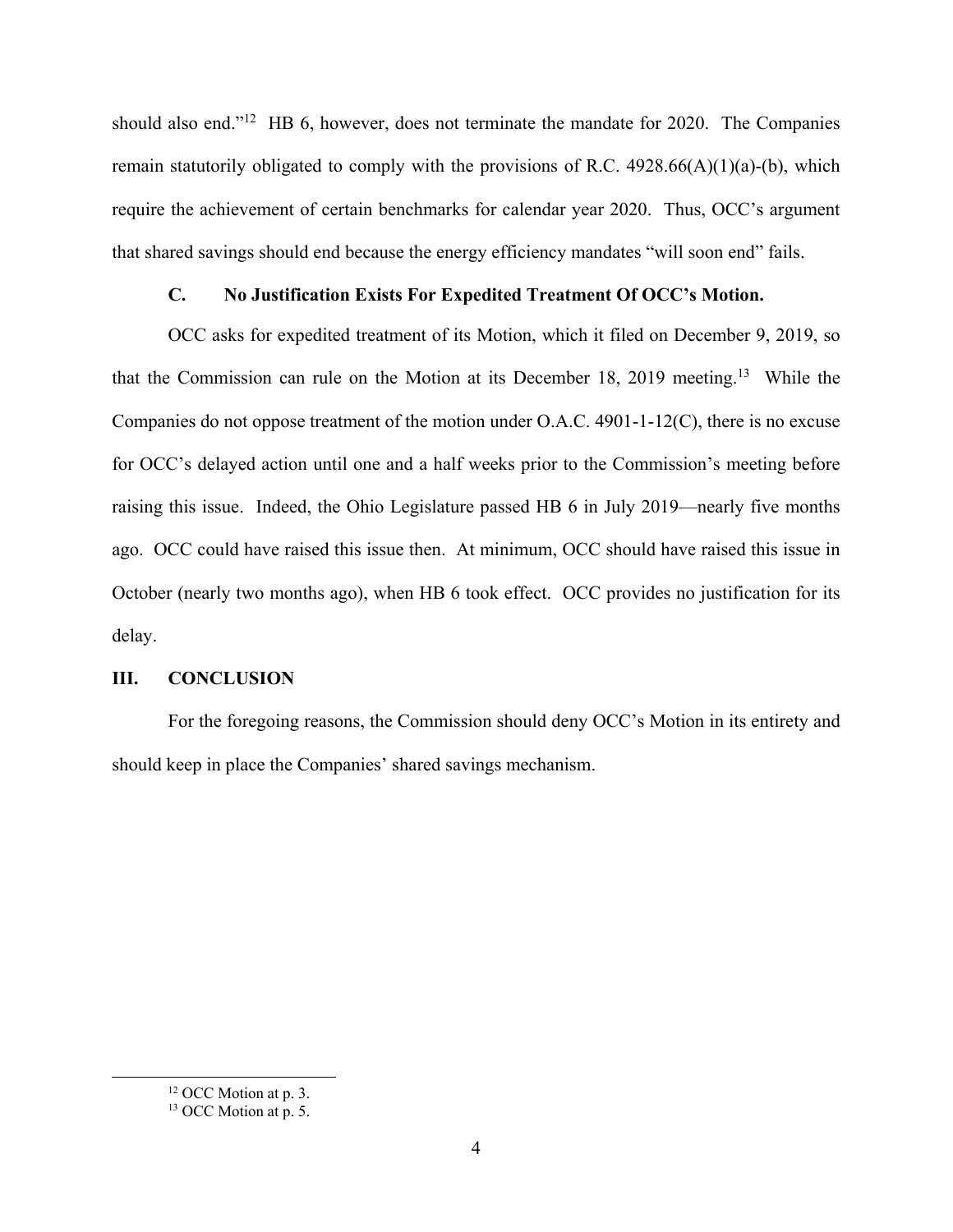December 16, 2019 Respectfully submitted,

/s/ *Robert M. Endris*

Robert M. Endris (#0089886) Counsel of Record FirstEnergy Service Company 76 South Main Street Akron, Ohio 44308 Telephone: 330-761-2352 Facsimile: 330-384-3875 rendris@firstenergycorp.com

Michael R. Gladman (#0059797) Sergio A. Tostado (#0088376) JONES DAY 325 John H. McConnell Blvd., Suite 600 Columbus, Ohio 43215 Telephone: 614-281-3865 Facsimile: 614-451-4196 mrgladman@jonesday.com stostado@jonesday.com

Attorneys for Ohio Edison Company, The Cleveland Electric Illuminating Company, and The Toledo Edison Company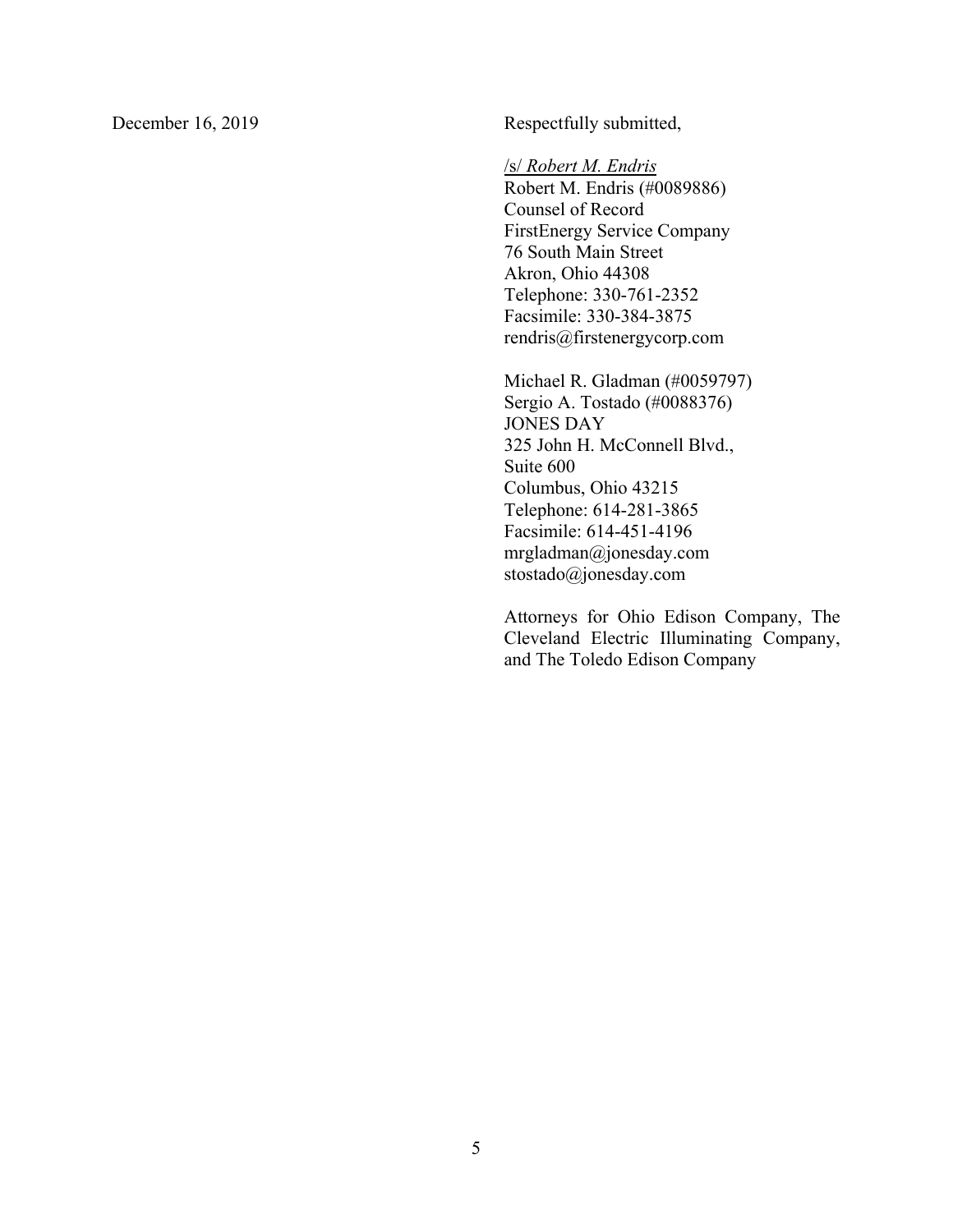# **CERTIFICATE OF SERVICE**

I hereby certify that a copy of the foregoing *The Companies' Memorandum Contra To OCC's Motion to Modify the Companies' EE/PDR Portfolio Plans and Request for Expedited Treatment* will be served on this 16th day of December, 2019 by the Commission's e-filing system to the parties who have electronically subscribed to this case and via electronic mail upon the following counsel of record:

# /s/ *Robert M. Endris*

An Attorney for Ohio Edison Company, The Cleveland Electric Illuminating Company, and The Toledo Edison Company

| Colleen L. Mooney                                       | Samantha Williams                           |
|---------------------------------------------------------|---------------------------------------------|
| $\text{smooney}(\overline{a}\text{),}$ ohiopartners.org | swilliams@nrdc.com                          |
|                                                         |                                             |
| Ohio Partners for Affordable Energy                     | <b>Robert Dove</b>                          |
|                                                         | rdove@attorneydove.com                      |
|                                                         |                                             |
|                                                         | Natural Resources Defense Council           |
|                                                         |                                             |
| <b>Christopher Healey</b>                               | Kimberly W. Bojko                           |
| $christopher. \nhealey@occ. \nohio.gov$                 | boiko@carpenterlipps.com                    |
|                                                         |                                             |
| Dane Stinson                                            | James Perko                                 |
| DStinson@bricker.com                                    | perko@carpenterlipps.com,                   |
|                                                         |                                             |
| <b>Ohio Consumers' Counsel</b>                          | Ohio Manufacturers Association Energy Group |
|                                                         |                                             |
| Madeline P. Fleisher                                    | Matthew R. Pritchard                        |
| mfleisher@elpc.org                                      | mpritchard@mwncmh.com                       |
| Robert Kelter                                           | Samuel Randazzo                             |
|                                                         |                                             |
| rkelter@elpc.org                                        | sam@mwncmh.com                              |
| <b>Environmental Law and Policy Center</b>              | Industrial Energy Users of Ohio             |
|                                                         |                                             |
| Angela Paul Whitfield                                   | Richard L. Sites                            |
| paul@carpenterlipps.com                                 | ricks@ohanet.org                            |
|                                                         |                                             |
| Counsel for The Kroger Company                          | Matthew W. Warnock                          |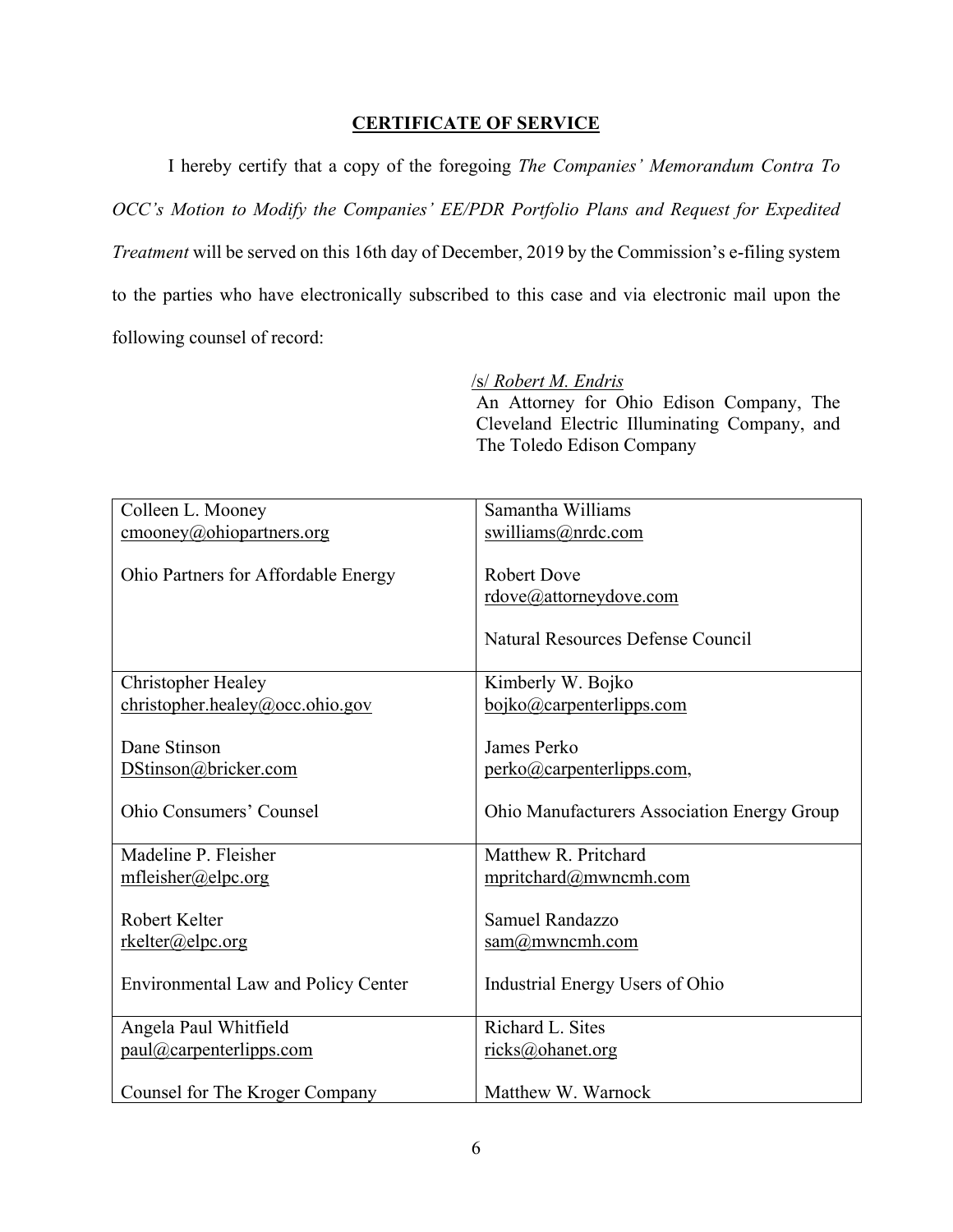|                                                        | mwarnock@bricker.com                       |
|--------------------------------------------------------|--------------------------------------------|
|                                                        |                                            |
|                                                        | Dylan F. Borchers<br>dborchers@bricker.com |
|                                                        |                                            |
|                                                        | Devin Parram                               |
|                                                        | dparram@bricker.com                        |
|                                                        | Teresa Orahood                             |
|                                                        | torahood@bricker.com                       |
|                                                        |                                            |
|                                                        | The Ohio Hospital Association              |
| Joseph E. Oliker                                       | Trent A. Dougherty                         |
| joliker@igsenergy.com                                  | tdougherty@theoec.org                      |
|                                                        |                                            |
| <b>IGS</b> Energy                                      | Miranda Leppla<br>mleppla@theoec.org       |
|                                                        |                                            |
|                                                        | Ohio Environmental Council                 |
| John Finnigan                                          | Christopher J. Allwein                     |
| jfinnigan@edf.org                                      | callwein@keglerbrown.com                   |
| <b>Environmental Defense Fund</b>                      | Energy Management Solutions, Inc.          |
| Joel E. Sechler                                        | Natalia Messenger                          |
| $\frac{\text{sechler}(a) \text{capenterlipps.com}}{a}$ | Natalia.Messenger@ohioattorneygeneral.gov  |
| EnerNOC, Inc.                                          | John Jones                                 |
|                                                        | john.jones@ohioattorneygeneral.gov         |
|                                                        |                                            |
|                                                        | Ohio Attorney General for PUCO Staff       |
| Debra Hight                                            |                                            |
| Debra.Hight@puc.state.oh.us                            |                                            |
|                                                        |                                            |
| Vesta Miller<br>Vesta.Miller@puc.state.oh.us           |                                            |
|                                                        |                                            |
| Sandra Coffey                                          |                                            |
| Sandra.Coffey@puc.state.oh.us                          |                                            |
| Public Utilities Commission of Ohio                    |                                            |